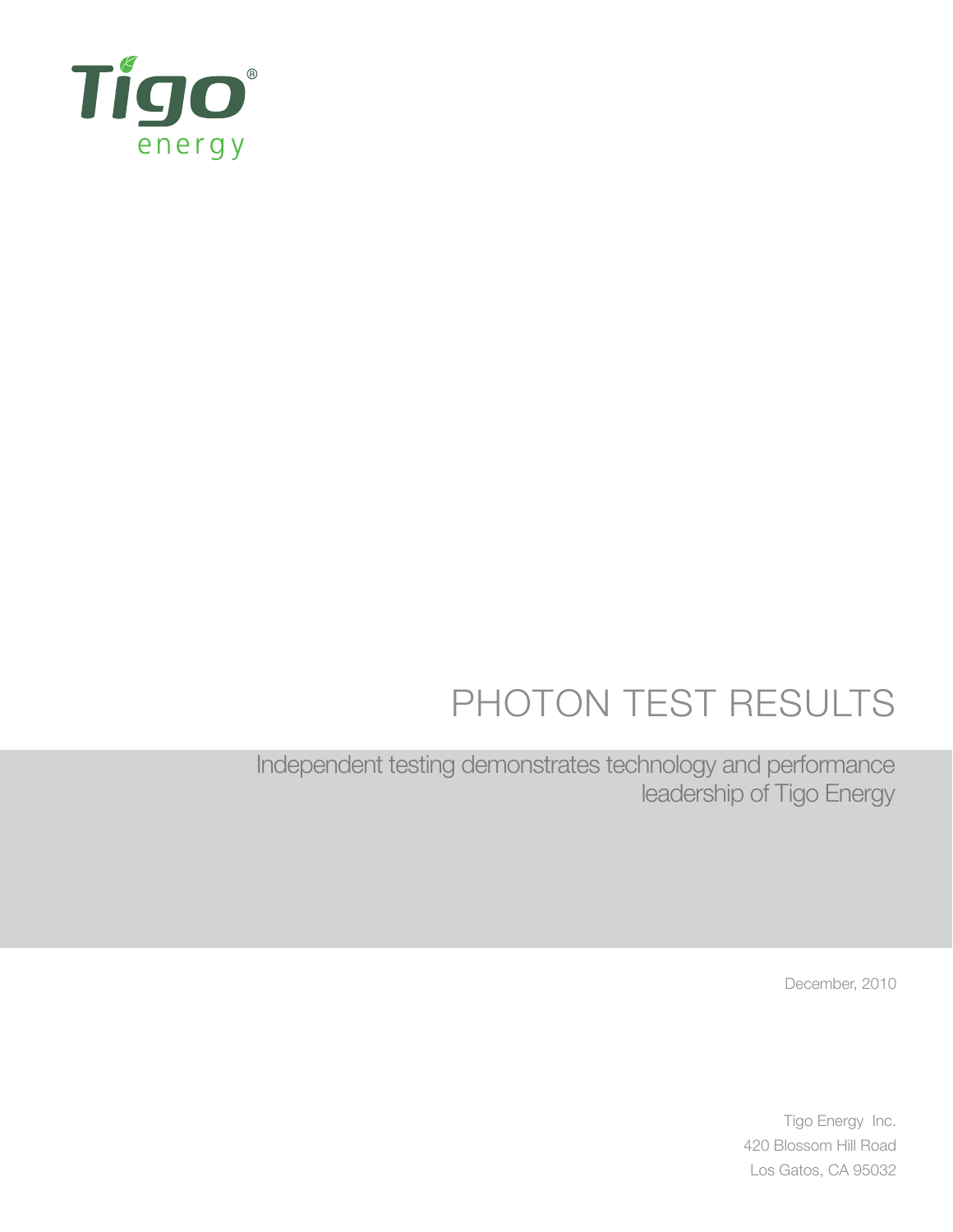## PHOTON Test Results

Independent testing demonstrates technology and performance leadership of Tigo Energy

> **66** In facilities which are constantly subject to the shadow of a mast, the performance optimizers provide significant yield gains ... in long strings nearly 21 *of a mast, the performance optimizers provide significant yield gains ... in long strings nearly 21 percent (winner: Tigo Energy Module Maximizer). PHOTON*

### INTRODUCTION

*"The ideal solar roof looks like this: It is high; it is wide; it has no superstructures such as chimneys, dormers, and antennas; and is neither angled nor bent. Other houses and trees are so far away that they cast no shadow on the solar modules. However, the ideal solar roof is more a theory than a reality. Because in practice, system operators need to cope with what they have – reduced profits from objects which cast shadows, and modules positioned at different angles to the sun. All of these reduce performance.*

*"Most modern solar modules are designed so that a relatively small shadow leads to relatively large*  loss. At PHOTON Laboratories, when a solar simulator test created the shadow of an antenna mast, *the actual performance of the string in the solar simulator went from 1700 watts to less than 1400 watts - a revenue loss of more than twenty percent. This resulted from a shadow of less than five percent of the PV surface. The reason for this discrepancy is simple: not only does the shaded module deliver*  less power. The other, unshaded modules are throttled by it. For in the series connection of a string, *the current of the lowest power module limits the current of all other modules. The same problem occurs when solar panels are illuminated to different degrees by the sun - for example, if in the morning and evening hours the bottom row of the solar power system is in the shade, while sunlight still falls on the upper rows." [1]*

- Translated from PHOTON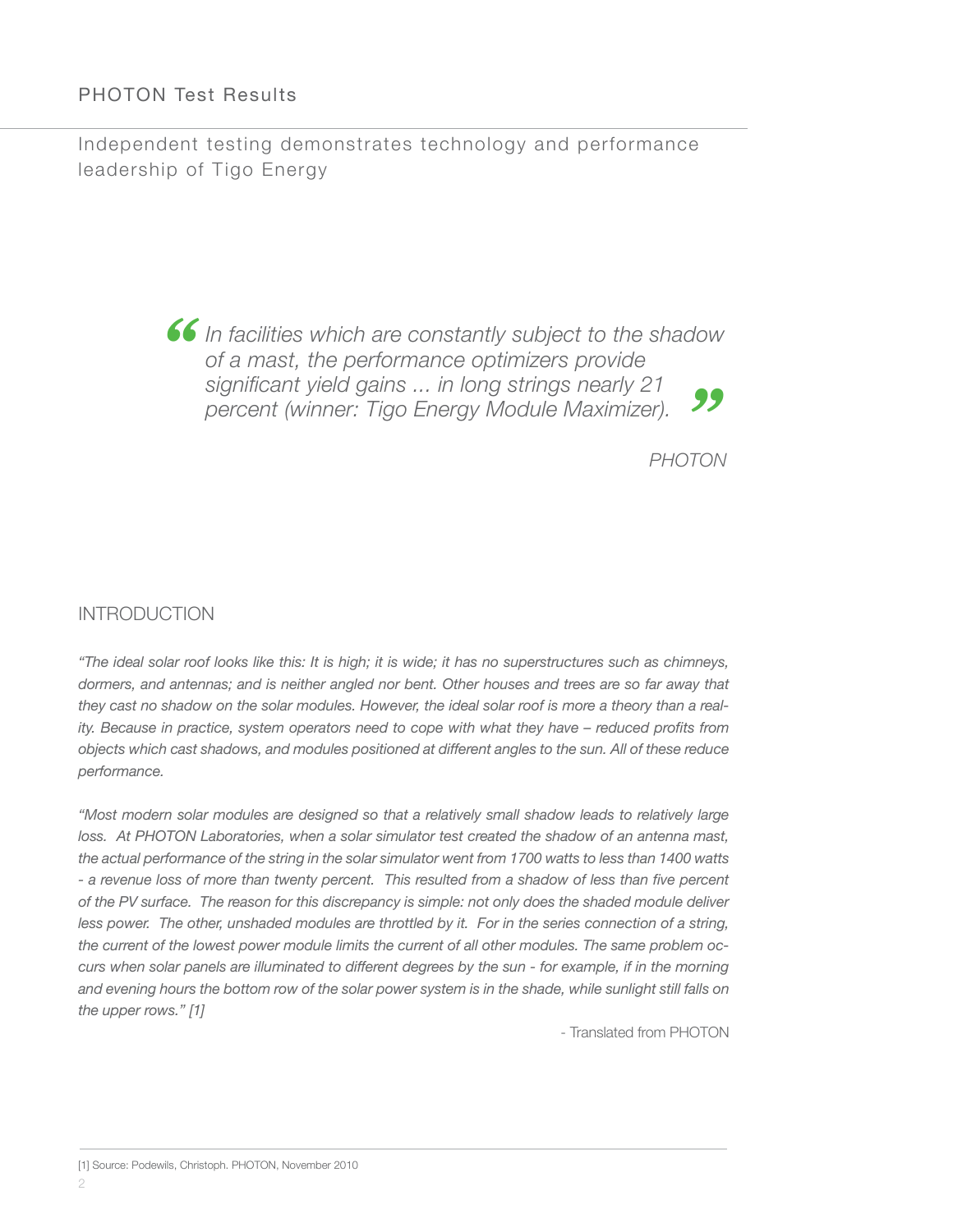As photovoltaic solar power generation rapidly grows in worldwide adoption, innovative advances are being made in key areas driving efficiency up and costs down. Perhaps most visible are the recent breakthroughs in BOS electronics which bring DC power maximization, safety features and advanced system management to the PV project. In the recently completed lab tests by PHOTON, the journal examined the benefits of five commercially available solutions. The results found Tigo Energy demonstrating clear advantages in energy production and highlighted the unmatched over-all value of the complete Maximizer solution. Tigo Energy departed from the conventional approach of DC/DC voltage conversion to develop a patented Impedance Matching technology. This superior energy harvest can be attributed to the 99.6% statistical efficiency and unmatched distributed MPP control accuracy of the Impedance Matching approach. Tigo Energy generated 3.5 times more power production from unshaded arrays than other tested solutions. These test results solidify Tigo Energy's position as the clear market leader in DC maximizers and help to explain the rapid worldwide market adoption of the platform.

## Tigo Energy Delivers Highest Energy Harvest in Unshaded Test

The unshaded harvest test is the most important test scenario for evaluating the performance of distributed MPP solutions. In a new, well architected system during peak generation hours, the array conditions will most closely resemble these test conditions. This test is an important measurement of both MPP accuracy and the efficiency of the electronics at the module. Only when a solution is not introducing additional conversion losses to the BOS can the results net a significant performance improvement in the absence of major system impairment (i.e. shade). All systems can show large harvest gains in scenarios with shade induced from a pole, tree or dormer. But in well-designed residential systems, or large commercial systems, these shade scenarios rarely occur. Far more important is how the system performs in balanced, full sun.

For this test at the PHOTON labs, the independent test engineers used a fully lab-grade test setup. These conditions were similar to a new, well-architected, unshaded system:

- No hard shade
- Modules of same make and model
- Front glass was cleaned
- Right angle irradiance (lamp)

The results of the test show improvement over the base case - the same string modules controlled by the identical central inverter (today's traditional architecture). Tigo Energy significantly outperformed all competition, generating 3.2% more power, compared to negligible or no gains for the others. Tigo Energy generated 3.5 times more incremental power than the closest competitor.

Since even perfect arrays under real-world environmental conditions are subject to dust, thermal gradients, clouds, and silicon aging, the numbers here represent a conservative starting point for the incremen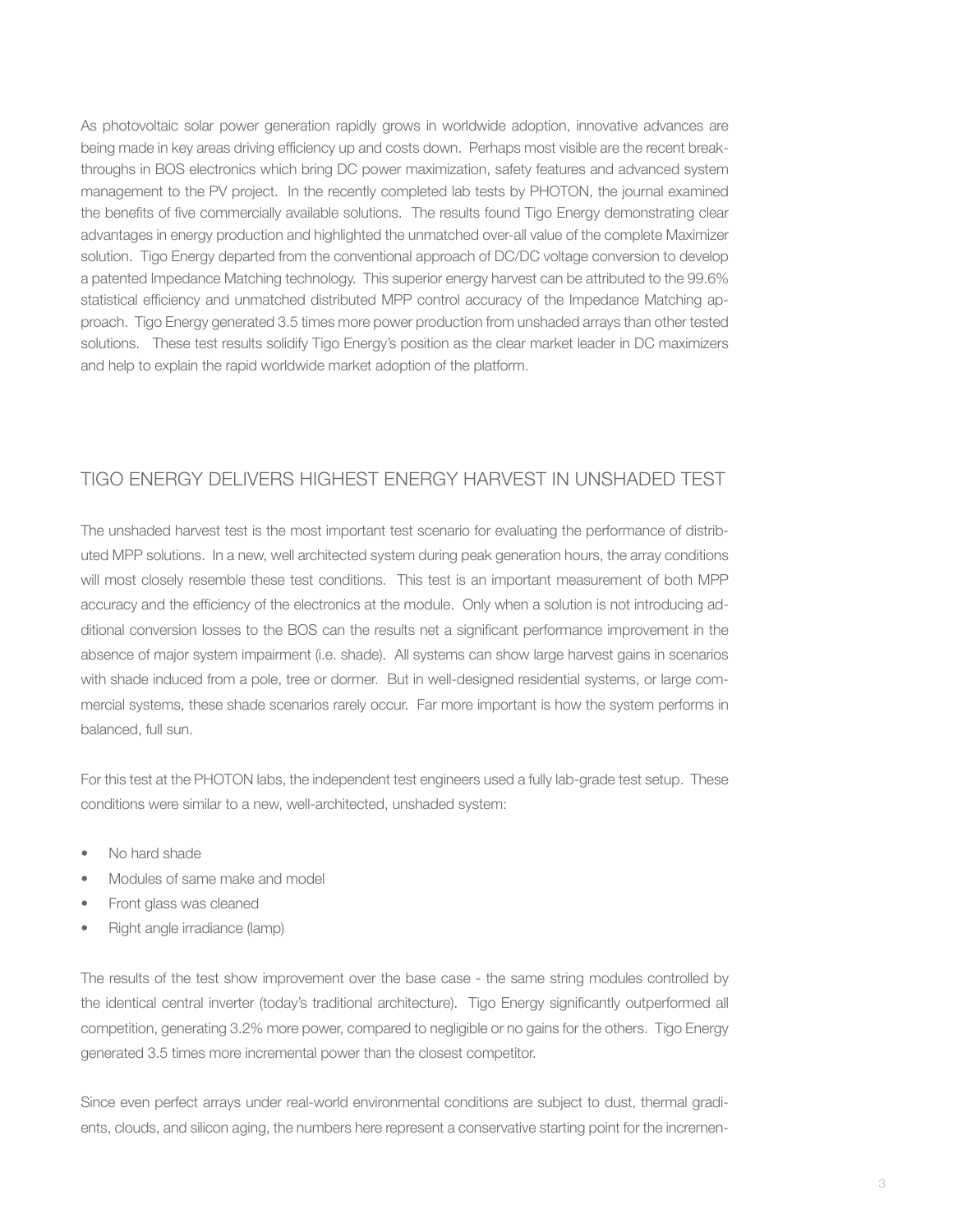tal energy a system owner might expect from the Tigo Energy Maximizer system. As mismatch expands over time as system components soil and degrade, these initial harvest upsides will grow year after year.

The lower results from the other tested DC/DC solutions are predictable and easily explained. Standard approaches to distributed MPPT employ DC/DC voltage conversion circuits (boost or buck-boost). These architectures use transformers, which reduce efficiency and increase the system cost. Because of this lower efficiency, these systems consume 2-3% of the system's energy, which is a significant proportion of the mismatch-related harvest. Thus, these approaches add economic value only in shaded applications. In contrast, the Tigo Energy Maximizer was engineered only after the research team fully analyzed practical operating conditions, resulting in an Impedance Matching architecture that yields significant performance upside in both shaded and unshaded systems. The PHOTON lab results demonstrate why Tigo Energy systems today can be found in hundreds of residential, commercial and utility-scale projects.





Source: PHOTON, November 2010

# Algorithm Adaptation Enables Highest Results in Shade Testing

The second stage of the PHOTON performance testing was to examine the incremental performance of each DC maximization solution during controlled shade conditions. Shade patterns included those from a pole, horizontal and dormer impediments. When tests were run with Tigo Energy's full optimized adaptive tracking algorithm, Tigo Energy's results were superior to all alternative products.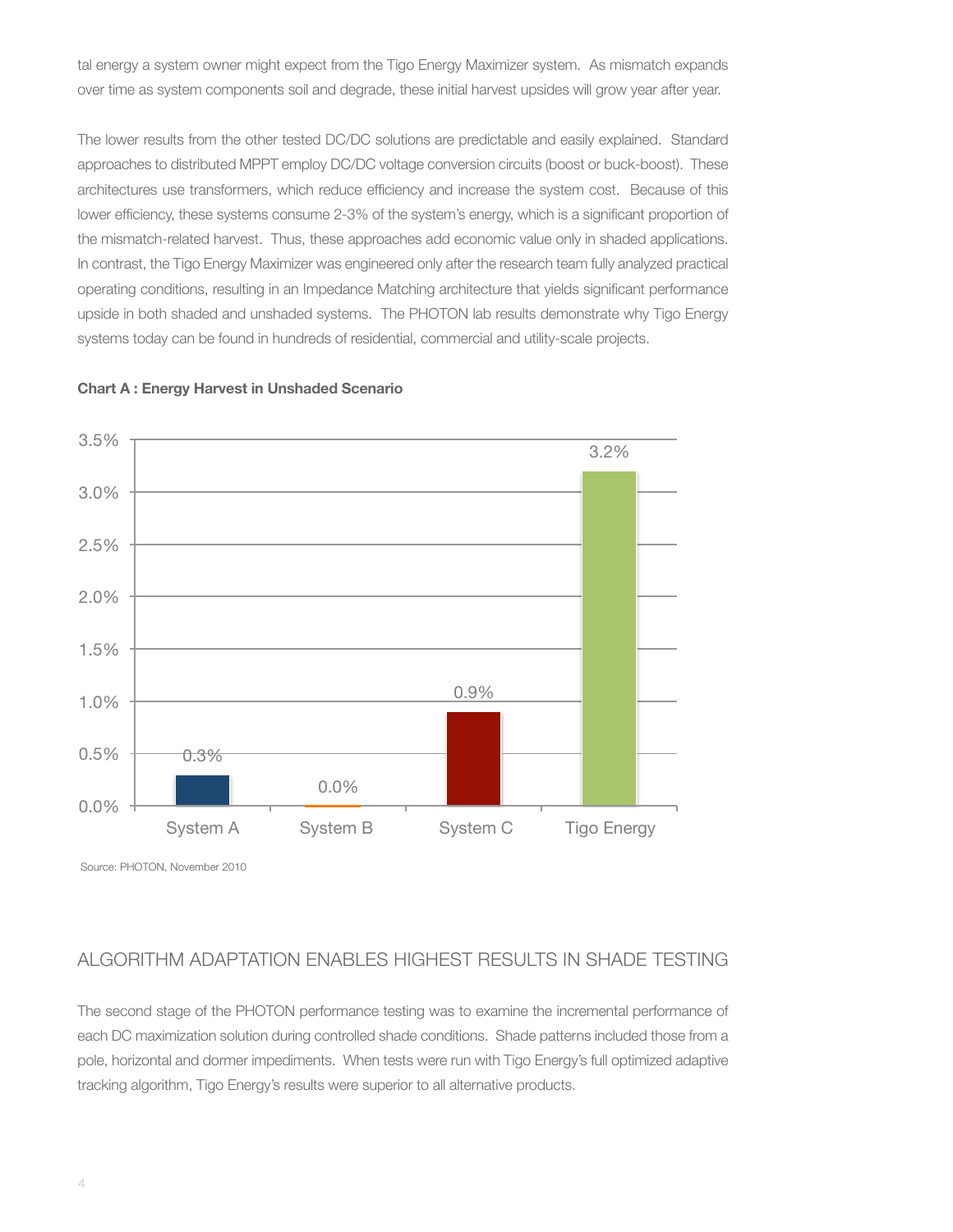Tigo Energy's sophisticated control algorithm, residing in the Tigo Energy Maximizer Management Unit, models the I/V characteristics, and calculates the distributed MPP of each module in real-time. In contrast, other PV BOS electronics solutions utilize the standard approach of a trial-and-error MPPT algorithm. These perturb and observe (P&O) implementations often sacrifice performance by oscillating around the MPP of each module, resulting in additional power loss. Tigo Energy's software algorithm and back-end analytics are constantly learning from "edge conditions" (unique, uncommon events) and optimizing the control calculations for expanded performance. This was evident during the horizontal shade testing as performed at the PHOTON labs.

The horizontal shade test involves placing the shade element across the modules, and turning on the lamps to full sun. Due to the artificial consistency of both the irradiance and the hard shade (not found in outdoor conditions), the Tigo Energy Module Maximizer was not fully calibrated during the first test. As a result, the system generated 21% incremental power – a financially beneficial result but not optimal. Because the Tigo Energy solution is based on an iterative self-learning algorithm, the second and third tests built upon the available data and employed software based enhancements. Each resulted in significant improvements. In the second test the output was 29% above the base case, and the third test showed a 36% improvement. This powerfully demonstrates the value of the Tigo Energy's adaptive algorithm, which adjusts itself for the conditions affecting any specific array in any environmental condition within the first few days of operation. Algorithm improvements are occasionally pushed to the installed base of Tigo Energy systems to deliver incremental improvement.

At greater than 36% harvest on the horizontal shade test, Tigo Energy is once again generating 3% more energy than alternative solutions. This demonstrates the fundamentally more effective and efficient approach to power optimization.



#### **Chart B : Energy Harvest in Horizontal Shaded Scenario**

Source: PHOTON, November 2010 Note: Round III not published but verified by PHOTON.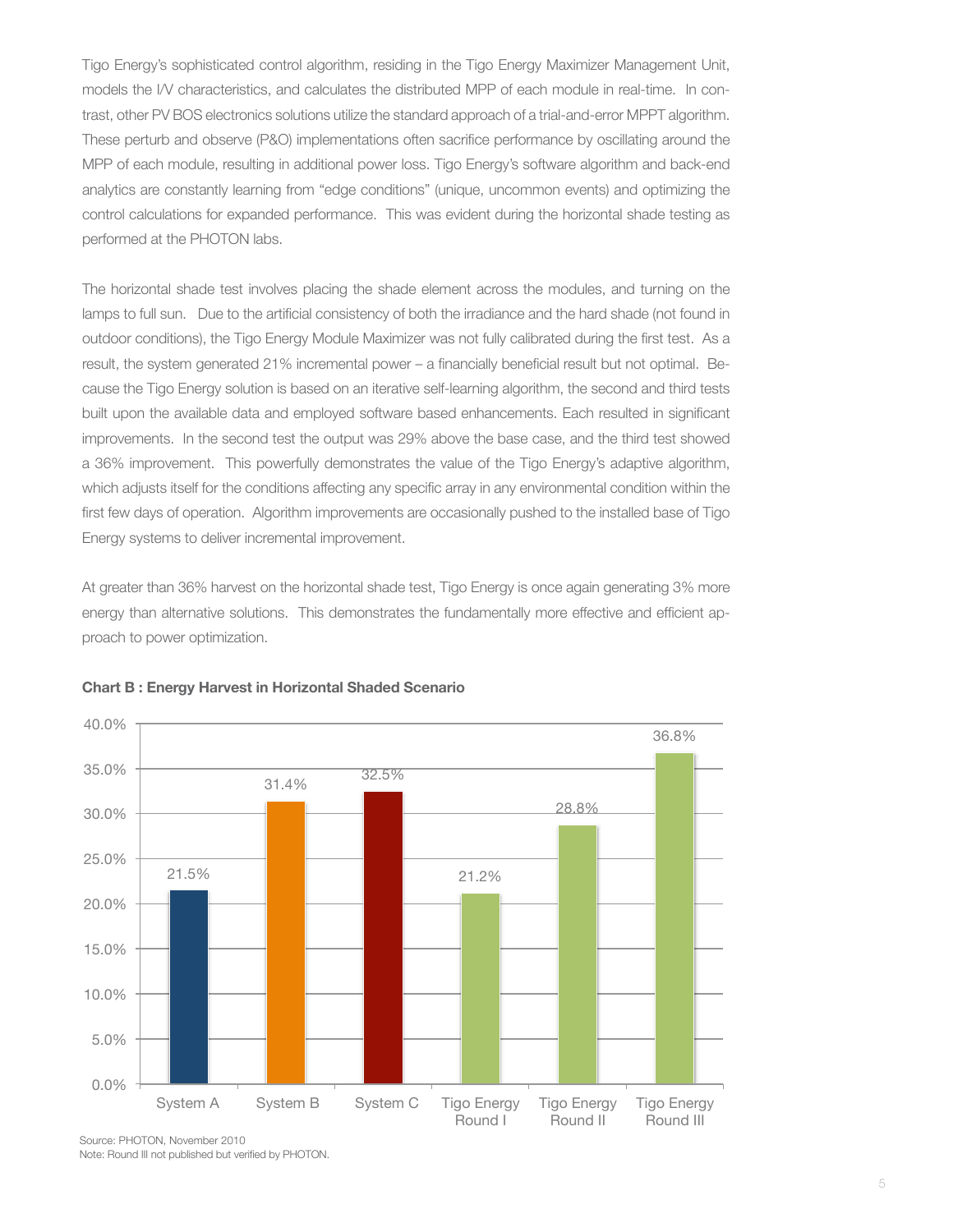# Tigo Energy Delivering the Total Solution

While the majority of the PHOTON study and corresponding article focused on the benefit of incremental power production from the distributed solutions, the author points out that this is but one piece of value from a holistic implementation. The Tigo Energy Maximizer solution not only increases power production from a PV array, but also contains an advanced communications function. With this capability, the solution can disable the voltage output of each module, greatly enhancing system safety. Furthermore the Tigo Energy solution delivers module level monitoring granularity and complex system analysis tools to maximize system uptime while reducing commissioning, O&M and system debug costs. The Tigo Energy monitoring system is unique in delivering synchronous data samples from each module - information which enables accurate system debug and automated analysis.

PHOTON recognized that most alternative solutions do not provide the breadth of value found in the Tigo Energy solution and thus do not provide the economic benefits to warrant the market adoption established by Tigo Energy.

*"However, it is likely that future performance optimizers will be purchased for a completely different reason: They permit the monitoring and control of the system at module level. So that they can, in case of fire, eliminate the output voltage of the photovoltaic system in a very short time. Moreover, it is theoretically possible to detect faulty modules very quickly. A prerequisite for these systems will be active communication such as that of Tigo ..."* [2]

While other tested solutions re-partition and distribute existing balance of system elements (MPPT or the inverter's boost stage), Tigo Energy's Impedance Matching represents a new and innovative approach. The semi-distributed approach with centralized intelligence is maturing rapidly and consistently improving. Tigo Energy brings the advantages of distributed electronic intelligence while optimizing conversion efficiency and deployment cost.

As Micro Inverter or DC/DC conversion technologies fully distribute and replicate power tracking (P&O MPPT) or inversion in every module, they can be easily tested with power supplies and simulators. Yet the full distribution of these functions have a corresponding penalty in cost and efficiency. To achieve the unprecedented operational efficiencies, Tigo Energy's Impedance Matching requires the Maximizer to be present on each module in the inverter's MPPT path. When testing, the Maximizer system will not function as a partial system or with power-supply based simulators. The power control is always implemented relative to the best performing module in the system and thus can be deployed in most new or existing on-grid or off-grid (charge controller) system.

Distributed optimization technologies are reaching maturity in the market, so their value propositions (cost and performance) can be tested and verified objectively. This testing by PHOTON represents important progress in objectively assessing the available solutions. As manufacturers' marketing claims are replaced with independently verified performance data, customers will become better informed and can select the most beneficial technology for the maximization of the their PV project.

[ 2 ] Source: ibid.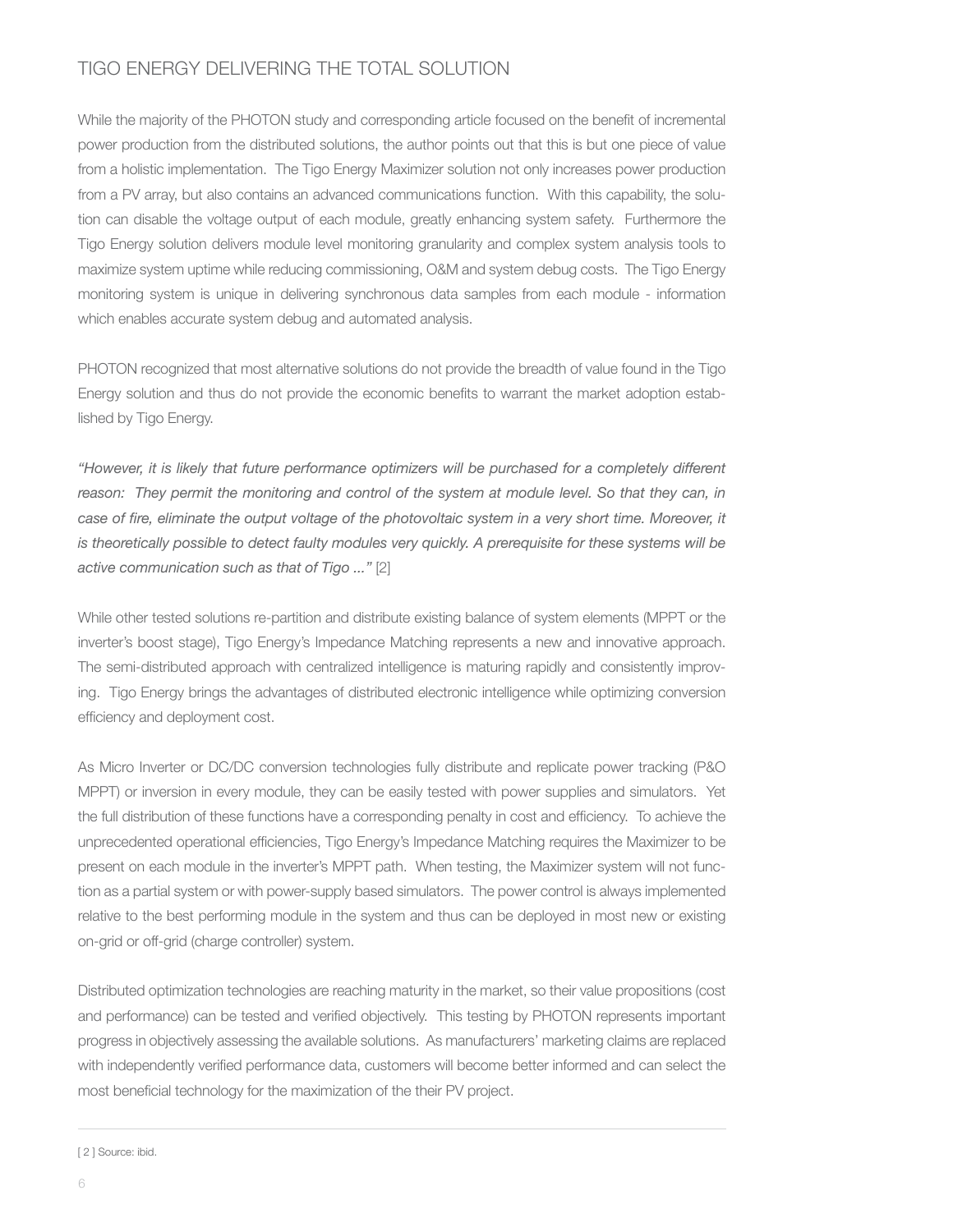

**Chart C : Tigo Energy Harvest in Each Shade Scenario**

Source: PHOTON, November 2010

Note: Round III results not published but verified by PHO